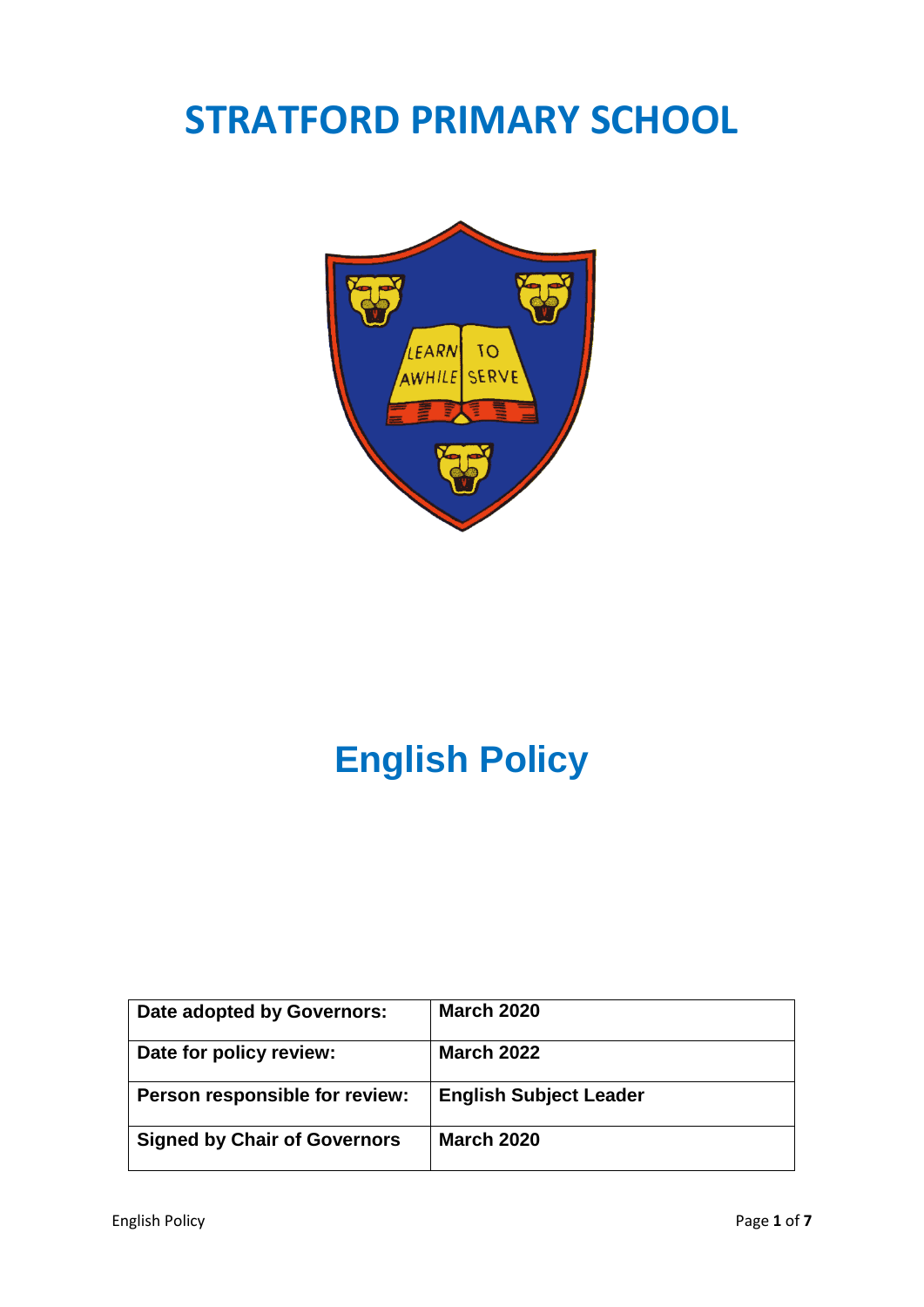## **Introduction**

English is a core subject for all children at Early Years Foundation Stage, Key Stage One and Key Stage Two. At Stratford Primary School we recognise English as a key skill to develop children's ability to listen, speak, read and write for a wide range of purposes including communication of their ideas, views and feelings. Children are able to express themselves creatively and imaginatively as they become enthusiastic and critical readers for stories, poetry and drama, non-fiction and media text. We view the acquisition and development of literacy skills as an essential part of the school curriculum. English is threaded throughout our curriculum.

# **Aims**

We aim to develop pupils' abilities within an integrated programme of Speaking and Listening, Reading, Writing and Vocabulary, Grammar, Punctuation and Spelling (GPS). Pupils will be given opportunities to interrelate the requirements in English within a broad and balanced approach to the teaching of English across the curriculum, with opportunities to consolidate and reinforce taught literacy skills. We want all our pupils, by the end of year 6, to have high standards in English; equipped with a strong command of the written and spoken word and a love of literature throughout widespread reading for pleasure.

At Stratford Primary School we aim for children to:

- read and write with confidence, enjoyment, fluency and understanding, orchestrating a range of independent strategies to self-monitor and correct;
- develop a love of books and literature so that they become avid readers and writers;
- have an interest in words and their meanings; developing a growing vocabulary in spoken and written forms;
- understand a range of text types and genres;
- be able to write in a variety of styles and structures appropriate to the situation;
- develop the powers of imagination, inventiveness and critical awareness;
- gain a suitable technical vocabulary to articulate their responses;
- improve children's ability to plan, draft and edit their written work.

#### **The Early Years Foundation Stage**

We teach English in our Reception class through Communication, Language and Literacy area of Learning and Development.

We give all children the opportunity to talk and communicate in a widening range of situations, to respond to adults and to each other, to listen carefully, and to practise and extend their vocabulary and communication skills. We aim for pupils' written text to make sense and that they can recognise sentences in their shared reading of texts and in their own play and experimental writing. They are able to write simple sentences based on speech and begin to use significant punctuation, for example capital letters for their own name and at the beginning of a sentence.

Systematic, high quality phonics teaching is delivered through a daily programme using Jolly Phonics, supplemented by Letters and Sounds.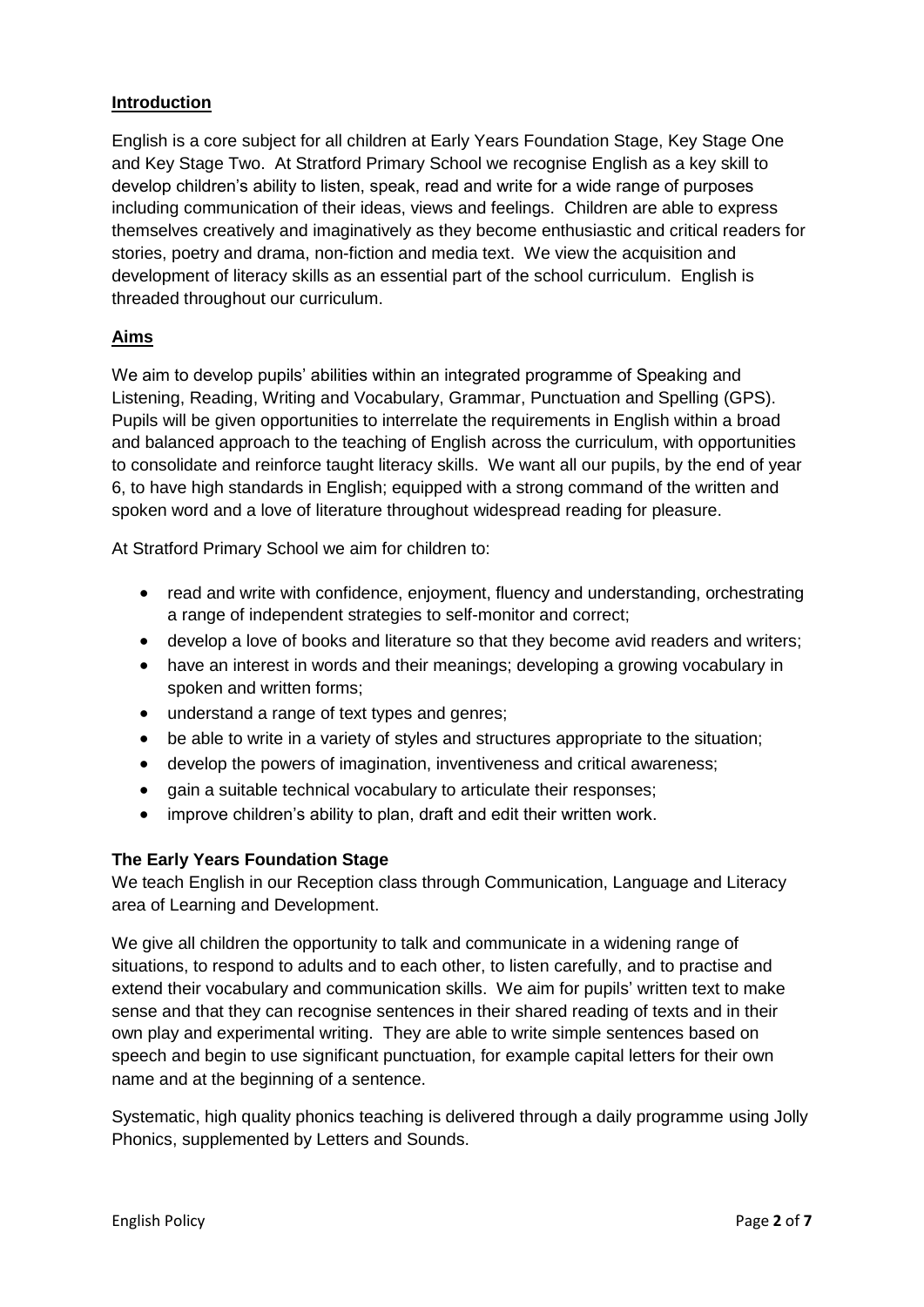# **Key Stage 1**

To provide adequate time for developing English skills each class teacher will deliver a daily English lesson. On top of this, teachers also teach approximately 20 minutes of whole class reading daily and 15 minutes of phonics/ No Nonsense Spellings daily (Year 2), although may be greater in some classes due to the need of the children, and additional handwriting sessions during the week.

### *Spoken Language:*

The National Curriculum reflects the importance of spoken language in pupils' development across the whole curriculum – cognitively, socially and linguistically. Spoken language underpins the development of reading and writing. Skills in speaking and listening include the ability to speak effectively for different audiences; to listen, understand and respond appropriately to others; and to participate effectively in group discussion. We provide opportunities for children to speak individually, in pairs, small groups and to large groups through assemblies and school plays. They share news, feedback information, give opinions and express feelings on a daily basis.

## *Reading – word reading and comprehension:*

It is essential that teaching focuses on developing pupils' competence in both word reading and comprehension.

Skilled word reading involves both the speedy decoding of unfamiliar words and the speedy recognition of familiar words. Underpinning both is the understanding that the letters on the page represent the sounds in spoken words. In Year 1, we teach phonics through daily sessions using Jolly Phonics, supplemented by Letters and Sounds, to ensure a structured approach.

In KS1, children are introduced to a range of texts in the whole class reading session of the English lesson. We use KS1 Reading VIPERS (Vocabulary, Inference, Prediction, Explanation, Retrieval, Sequencing skills) to critically explore and analyse the class text to ensure a breadth of key skills are being taught. The class text is supplemented with other resources to ensure the children are exposed to a range of reading genres and text types.

Individual reading is monitored by teachers and teaching assistants in order to assess the children's reading level and be given appropriate reading books from a range of colour banded books throughout Key Stage 1. Pupils' phonic phase is aligned to their reading book band and this is assessed by the class teacher and teaching assistants. Pupils within the lowest 20% read daily with an adult.

#### *Writing:*

Teachers model writing in the whole class sections of the English lesson. Skills are further developed through guided writing sessions and then practised through independent, shared and collaborative writing activities. Teachers ensure that writing coverage is relevant and varied and covers a range of writing purposes. The genre of writing links to Cornerstones themes with a wide range of non-fiction, narrative and poetry lessons being covered across each half term. Pupils should be given the opportunity to frequently write at length, for a range of purposes and for a range of audiences. This will include written work across the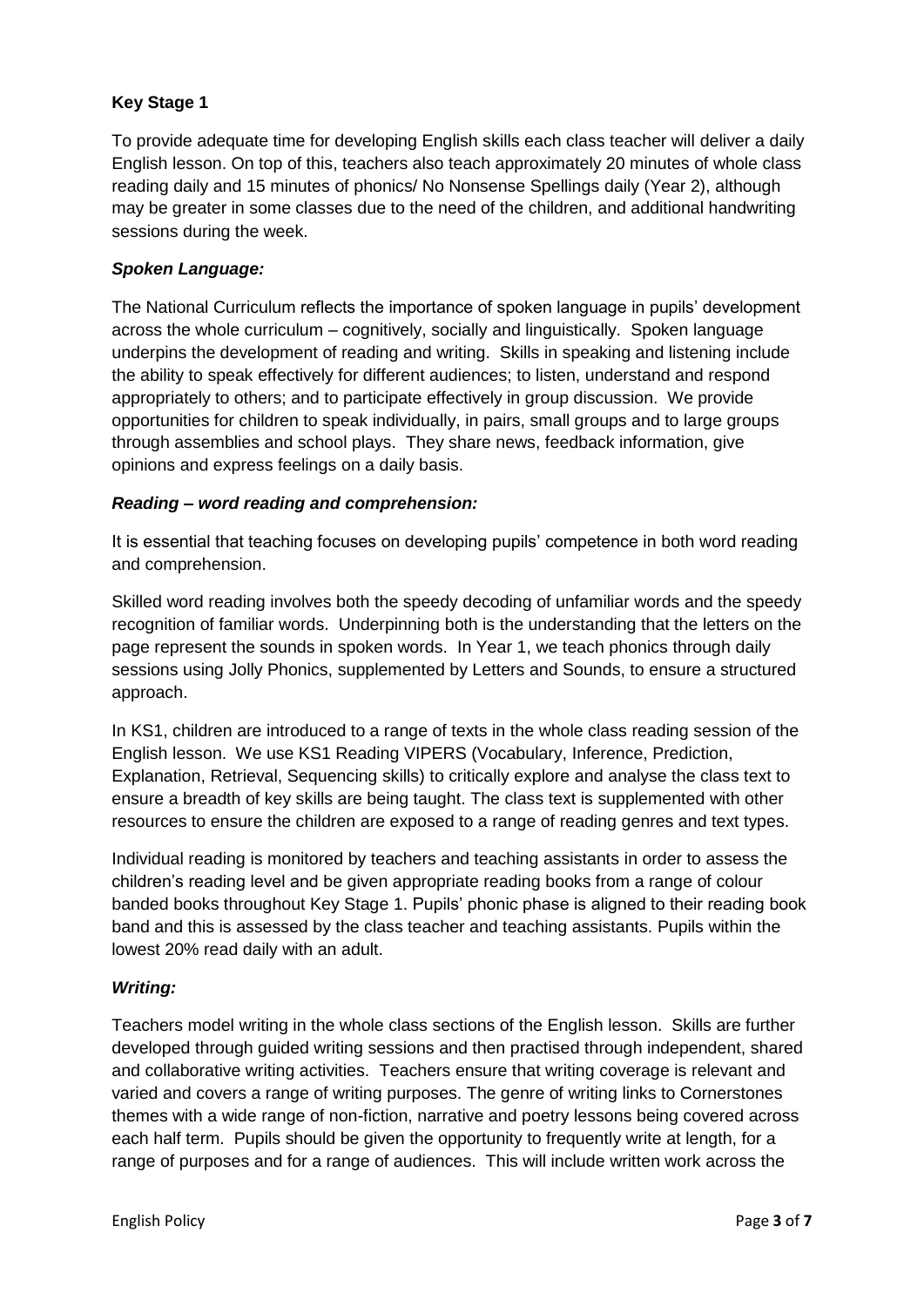curriculum. The emphasis in Key Stage 1 is for pupils to be confident in recording their ideas fluently and to check they make sense.

## *Vocabulary, Grammar, Punctuation and Spellings:*

At Key Stage 1, the emphasis is on developing pupils' general awareness of language, both written and spoken. Pupils are encouraged to attempt a more complex spoken language and to observe the use of punctuation in written texts as a pointer for pausing, intonation and as an aid to meaning. They recognise sentences, expect them to make sense and use basic sentence structures in their own writing. Children are taught to punctuate their sentences correctly by using full stops, capital letters, question marks, exclamation marks, commas and apostrophes to mark possession. More complex sentences are developed through the use of an increasing range of connectives and developing the children's use of vocabulary. Discrete vocabulary, grammar and punctuation lessons should link to the writing genre being taught so that children have the opportunity to use and develop these skills.

Children are taught spelling rules and patterns as part of their daily phonic lessons; in discrete spelling lessons (No Nonsense Spellings for Year 2) and within the context of reading and writing activities. Spelling patterns, tricky words and high-frequency word lists are available in all classrooms. Key vocabulary is available on either working walls, on interactive whiteboard charts or word banks. Children are always reminded to write these words correctly and are taught how to check their work regularly, self-editing throughout the writing process. Vocabulary, grammar, punctuation and spelling activities are taught both within the 'Five a day starter' at the beginning of an English lesson and, where necessary, discreetly as a lesson.

## **Key Stage 2**

#### *Spoken Language:*

Speaking and listening remain important skills across Key Stage 2 as the children continue to have opportunities to speak individually, in pairs, small groups and to larger groups through assemblies and school plays. They also have opportunities to learn to tell stories effectively and convey detailed information coherently to listeners. They respond to presentations by describing characters, repeating highlights and commenting constructively. They also use a range of techniques to present persuasive arguments.

#### *Reading – word reading and comprehension:*

Skills in reading are developed through the use of KS2 reading VIPERS (Vocabulary, Inference, Prediction, Explanation, Retrieval, Summarise), based on the whole class text or additional reading sources. The whole class and guided reading lessons are used to introduce a variety of genres and aid the children's understanding and interpretation of the texts. Over the Key Stage they will learn to sustain engagement with longer texts, infer writers' viewpoints from what is written and from what is implied, explore how writers use language for comic and dramatic effects and compare how writers from different times and places present experiences and use language. The children will develop and practise their reading skills through independent, shared and guided work.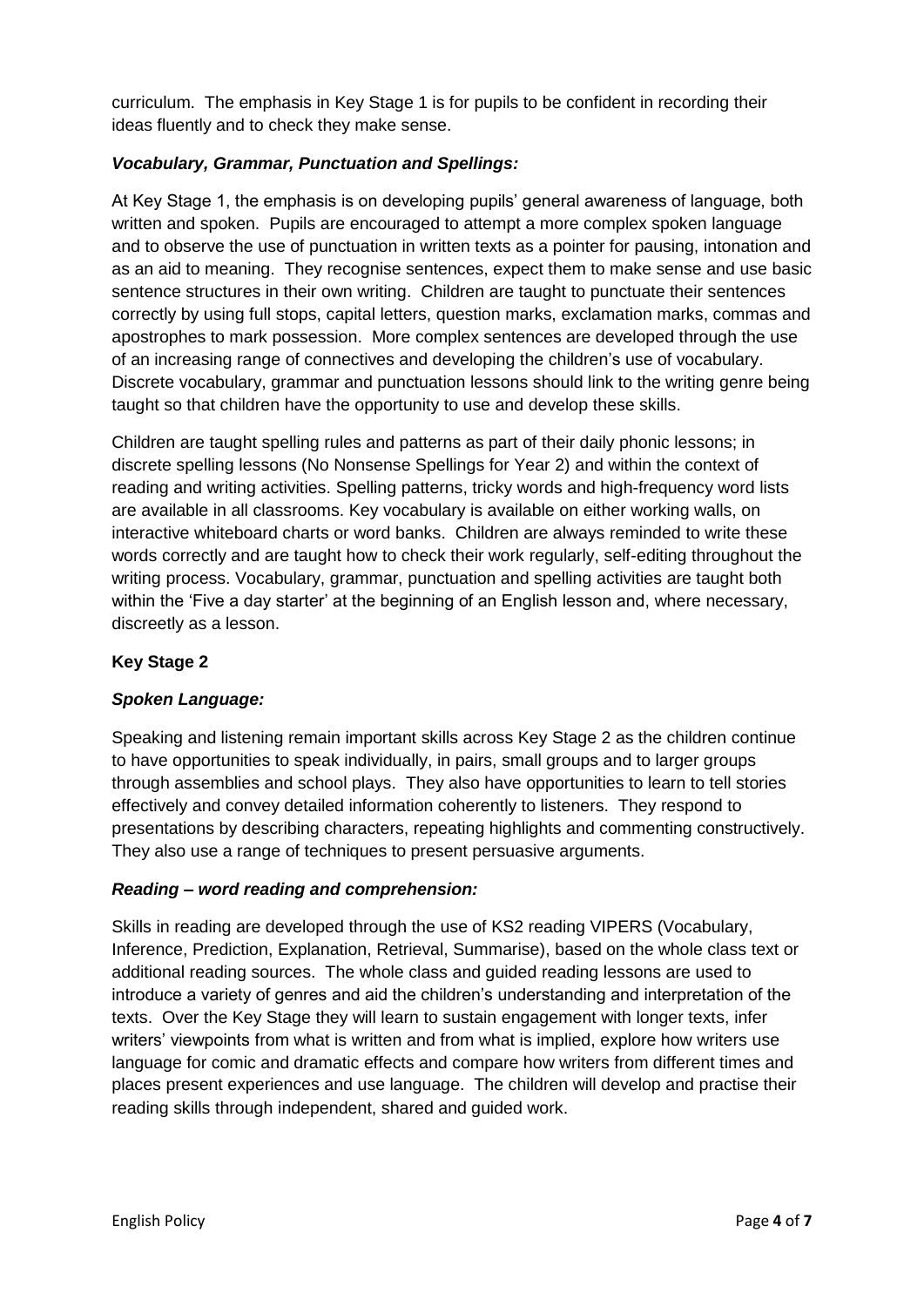## *Writing:*

Skill development includes the ability to write fluently for a range of purposes and audiences and the critical analysis of their own and others' writing. Over Key Stage 2 there is an increased emphasis on planning, drafting and editing pieces of written work. Effective composition involves forming, articulating and communicating ideas, and then organising them coherently for a reader. This requires clarity, awareness of the audience, purpose and context, and an increasing knowledge of vocabulary and grammar. Writing should be fluent and legible *(for handwriting, see 'Handwriting' policy).* As with Key Stage 1, genre of writing link to Cornerstones themes with a wide range of non-fiction, narrative and poetry lessons being covered across each half term. Pupils should be given the opportunity to frequently write at length, for a range of purposes and to a range of audiences, this will include written work across the curriculum.

## *Vocabulary, Grammar, Punctuation and Spellings:*

In Years 3 and 4, pupils should become more familiar with and confident in using language in a greater variety of situations and for a variety of audiences and purposes, including through written work, drama, formal presentations and debates. Pupils are introduced to the grammatical functions of different types of words and they begin to explore how sentences are constructed. The emphasis here is not about grammatical labelling (the naming of parts of speech) but on discovering their function, i.e. what words can be made to do. Explicit teaching of a wider range of punctuation marks includes inverted commas, apostrophes to make plural possession and the use of commas after fronted adverbials. These are reflected in the pupils' writing.

In Year 5 and 6 pupils' confidence, enjoyment and mastery of language should be developed. Their basic knowledge is extended through the close reading and discussion of carefully chosen examples from a range of text-types. In their writing pupils are encouraged to draw on this understanding to develop a sense of style, to experiment with the constructions of complex sentences and to restructure sentences for clarity and effect. This will necessitate the use of a wider range of punctuation marks, including punctuation within a sentence.

Throughout Key Stage 2 discrete vocabulary, grammar and punctuation lessons should link to the writing genre being taught so that children have the opportunity to use and develop these skills.

Spellings are taught following the No Nonsense Spelling Programme. Spellings match to the spelling programme outlined by the National Curriculum and also include some themerelated words where appropriate. Children are also taught spelling rules and patterns in discrete spelling lessons and within the context of reading and writing lessons. Dictionaries are available in all classrooms for the children to use as well as high-frequency word lists to support children. Key vocabulary is available on either working walls, on interactive whiteboard charts or handouts. Children are always reminded to write these words correctly. Spelling Dictionaries are available within Key Stage 2 classes as a means of supporting spelling.

See Appendix 3 and 4 for a detailed outline of the progression of reading and writing skills across Key Stage 1 and Key Stage 2.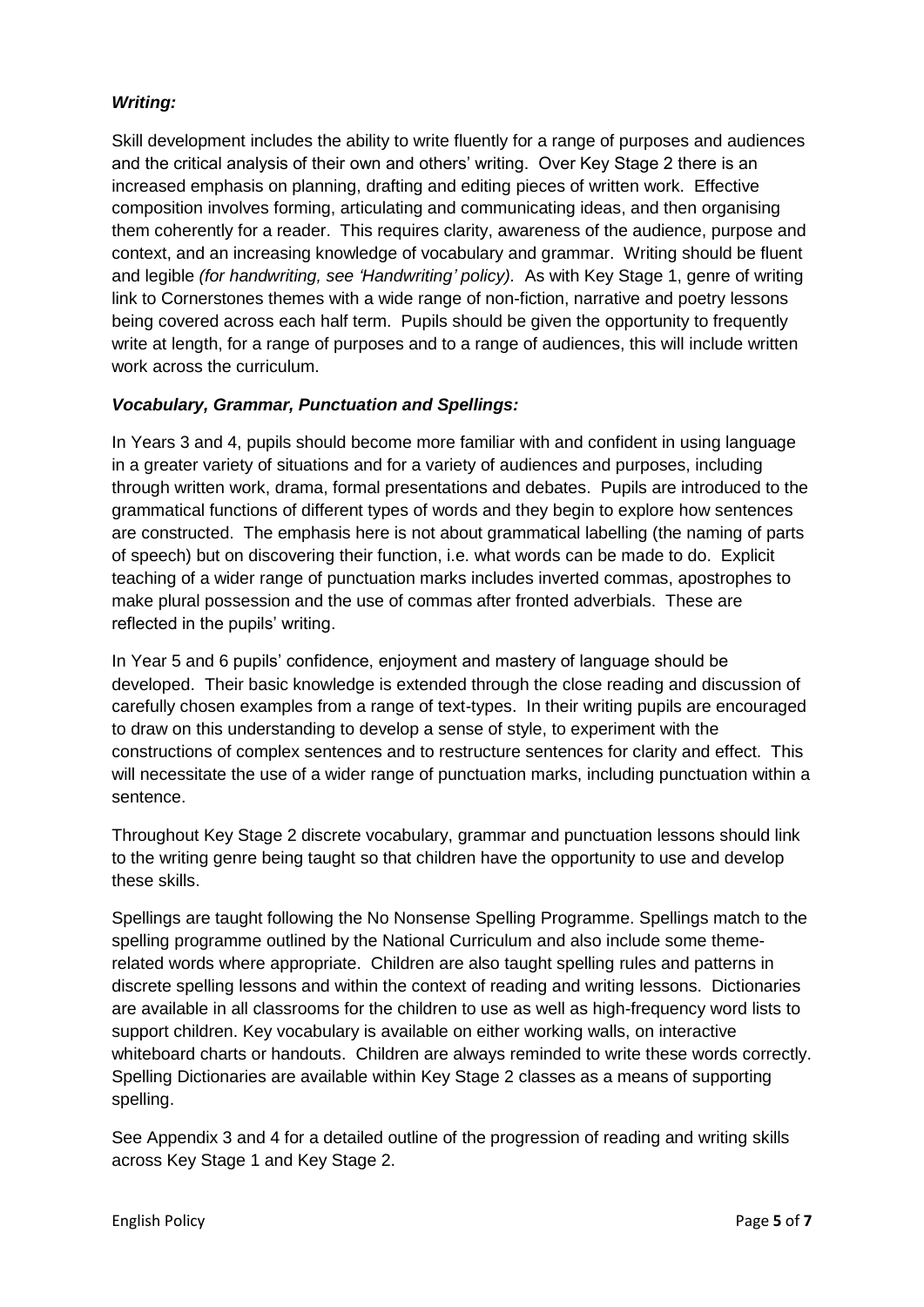# **Planning**

English is a core subject in the National Curriculum and our long term plans identify the genres, text types and skills coverage for each year group. We use Cornerstones to form our medium term plans to ensure coverage of narrative, non-fiction and poetry genres. They include the progressive teaching of essential English skills as identified in the National Curriculum. Short term plans identify daily English lessons for VGPS, writing and reading and include differentiated tasks planned to enable each child to achieve the learning outcomes that are set. For phonics, teachers use Jolly Phonics for short term plans and use Letters and Sounds to support activities. Planning is monitored by the Senior Leadership Team to identify strengths and areas for development where training and support could be provided.

# **Differentiation**

In all classes, there are children with a wide range of abilities, and we provide suitable learning opportunities to enable all children to make good progress according to their needs. In planning work the teacher will aim:

- to provide breadth and balance of language activities for all children;
- to provide a differentiated English curriculum to meet the needs of all the children through the continuity of experiences;
- to set suitable learning challenges for individuals or small groups of children;
- to respond to pupils diverse learning needs;
- to liaise with the SENDCo and complete provision maps to ensure provision is made for all children with S.E.N and those below ARE or making slower than expected progress;
- to overcome potential barriers to learning through assessment of individuals and group of pupils;
- to make efficient use of teaching assistants to support individuals or groups of children to make progress within lessons and with interventions.

# **Homework**

We recognise the importance of making links between home and school and actively encourage parental involvement in the learning of English. We provide parents and carers with opportunities to work with their children at home. At the start of the academic year, we also provide workshops for parents to support their understanding so they can confidently and effectively support their child. Homework activities are sent home on a regular basis and may take the form of comprehension activities and writing for Key Stage 2, phonic/ spelling games and writing activities for Key Stage 1. Children are also expected to keep a reading record, which they should record in regularly and should be monitored by teachers and teaching assistants weekly.

#### **Assessment for learning**

The school policy for assessment is common for each core curriculum subject. Throughout pupils' progress in English, assessment will be informal, formal and continuous. Teachers will assess children's work in English from three aspects (day-to-day, periodic and

English Policy Page **6** of **7**